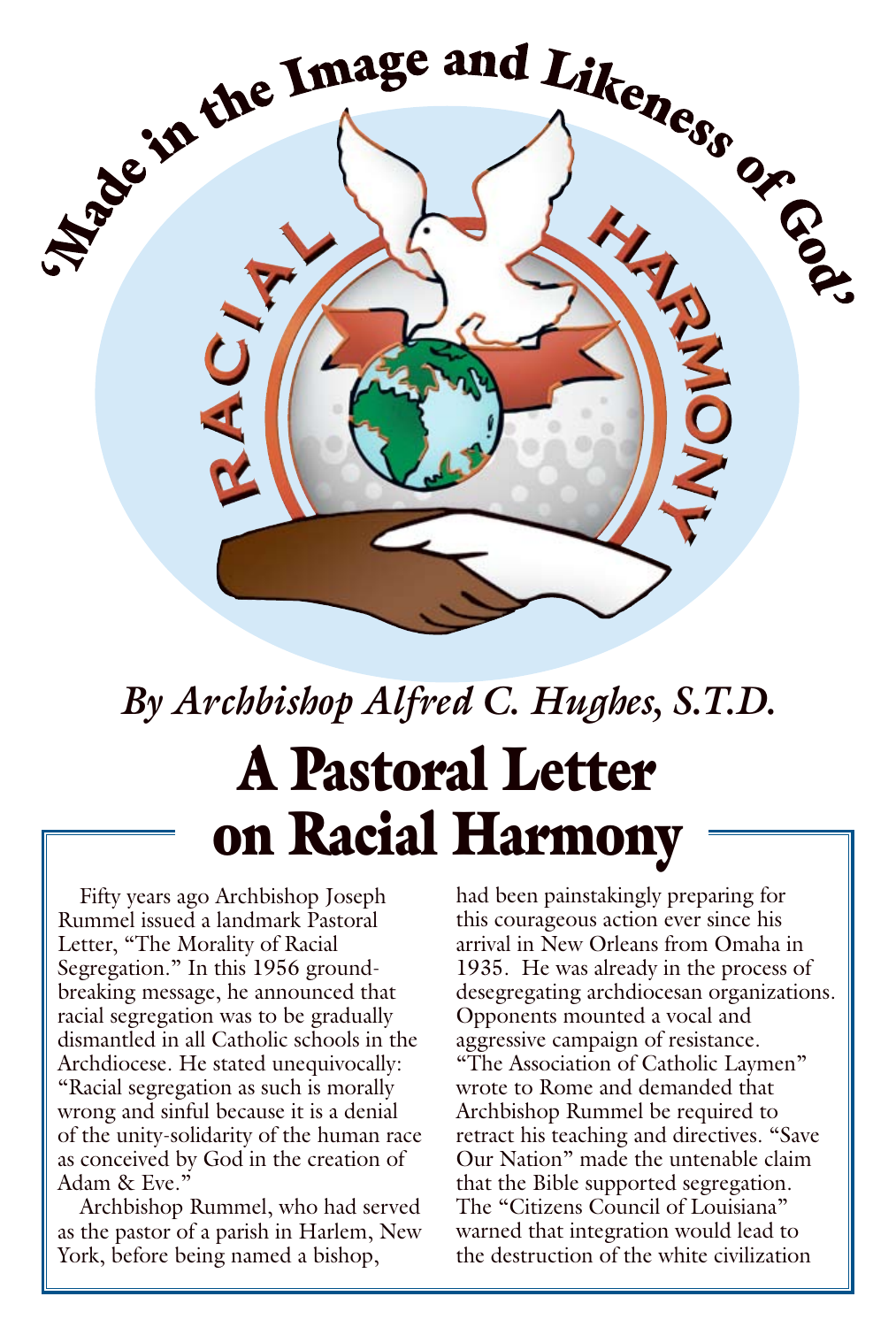in the South. The "Citizens Council of New Orleans" implored Catholics to keep money out of collection plates on Sunday and labeled Archbishop Rummel's action a "Communist Conspiracy by the Church." The State Legislature threatened to remove the tax exempt status of Catholic schools. Although Archbishop Rummel had to slow down the implementation of his plan when public officials indicated theya could not provide public protection at the schools, he remained firm in his decision.

Fifty years later we hail this courageous pioneer of racial integration, even as we try to make a realistic assessment of the progress and the challenges that are ours today.

The Catholic Church continues to welcome children of all races and backgrounds to her schools. During this school year, we have an archdiocesan enrollment of almost 41,000 children. Over 7,000 are African American. Almost 1,500 are Hispanic. Just over 1,000 are Asian. Two hundred are multi-racial. We are offering education to almost 1,500 students from our public schools. Many of our Catholic school graduates have become the first members of their families to attend institutes of higher learning, move into professional and business courses and break the cycle of poverty that had previously gripped their families.

Now we are in a new situation in post-Katrina New Orleans. The painful suffering that gripped us along with the devastating flood water has brought home the still unaddressed issues which weigh heavily upon us: the unacceptably high rate of poverty among African Americans; the limited choices in education because of the failing public schools; the disproportionate percentages without health insurance; the difficulty in finding adequate affordable housing.

As Katrina stormed in on us, I was completing a pastoral letter on racial harmony. It was due for release in September 2005. Hurricane Katrina sidetracked the issuance of the letter

but has not changed the significance of the issue. It seems even more important now to move forward with the release of this message in the hope that grappling with the truth about race from a faith perspective may help to contribute to the way we live together in the new New Orleans.

We did not need the chaotic days following Katrina to become aware that heroic goodness and human degradation can live side by side in our city. I had already heard such stories in the focus groups of parishioners of different races and cultures as they gathered to share with me their experiences. Their accounts helped me to understand how far we have come and how far we have to go.

In the Judaeo-Christian tradition, water is an ambiguous reality. At the creation, Genesis depicts God as taming the chaotic water in service to future life. In the time of Noah, flood water was highly destructive, but it provided new life for eight human beings, the animals of the earth and their descendants. At the Red Sea, the water drowned the Egyptian army but provided liberation to the children of Abraham. Christ chose water to symbolize and effect both death to sin and new life in the sacrament of baptism. What a great grace it would be if the waters of Katrina (which means cleansing) were not only to wreak devastation but also to wash away the stain of racial prejudice and division, and enable us to rise to a new life of racial justice and harmony!

#### *My Own Story*

Each of us in the Church has a unique history to tell. As most of you know, I come from Boston, Massachusetts. The community in which I lived was totally white, so I did not interact with those of other races in my neighborhood or church or school. It was not until seminary that I experienced the friendship of African and Asian American fellow students.

I was already a priest when the 1973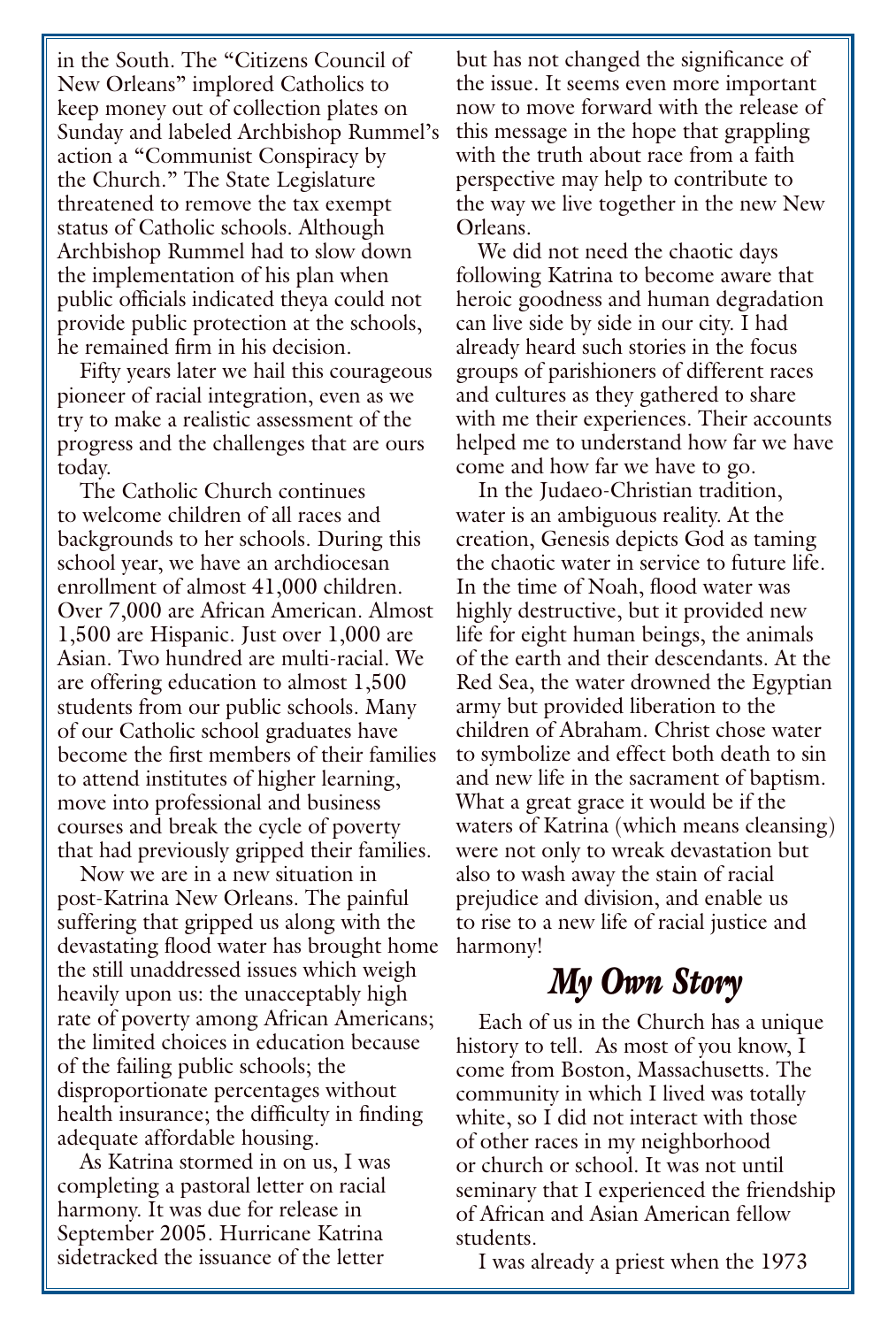federal court decision required the desegregation of the Boston public schools and the busing of students to accomplish it. I can remember taking part in a public march in protest of the Boston School Committee's stonewalling of the integration of the schools. Many parish priests accompanied black students on buses to escort them into white neighborhoods. But, as in so many cities of the United States, resistance then took the form of a white exodus from the city.

historically black parishes were given the opportunity to do so as well.

Now the Katrina experience has reinforced for me the need to address responsibly the racial undercurrent to so many issues we face in our community. The housing crunch, economic barriers, the failures in public education, the two-tier health care delivery system in New Orleans, the shortcomings of civic, governmental and church leadership have impacted us all, but the poor to a

> disproportionate extent.

African Americans seem to find it the most difficult to return. The African-American middleclass wonders what will be the future for New Orleans East. Latinos who have migrated to the New Orleans area to work in the jobs of recovery and rebuilding often experience prejudice and unjust treatment. Even though the Vietnamese community found itself outside the civic decisionmaking structure, it

As a seminary faculty member, I was part of the development of a seminary policy which provided for field education in the inner city and participation in summer programs similar to New Orleans' Summer Witness Program.

In Boston, I began to serve people of many different backgrounds, including Hispanics and Vietnamese. But it was not until I came to live in south Louisiana

that I really got to know African Americans on a personal basis. I became conscious of the number of separate black church parishes. I wondered if continuing the separate parishes undermined racial integration until I discovered how important they were in the development of black Catholic identity, community, leadership, liturgy and spirituality. Soon I came to the conclusion that it was important to ensure both that our territorial parishes were open to everyone and that those who preferred to remain in

has manifested a remarkable community resolve not only to rebuild, but also to protect the neighborhood from harmful toxins connected with the dumping of debris and to create a new and better community. Sometimes the people of St. Bernard and lower Plaquemines feel all the attention is on New Orleans and their plight is being ignored. In each of these areas the Church is challenged to contribute to the common good.

A recent controversy highlights how persistent racial undercurrents

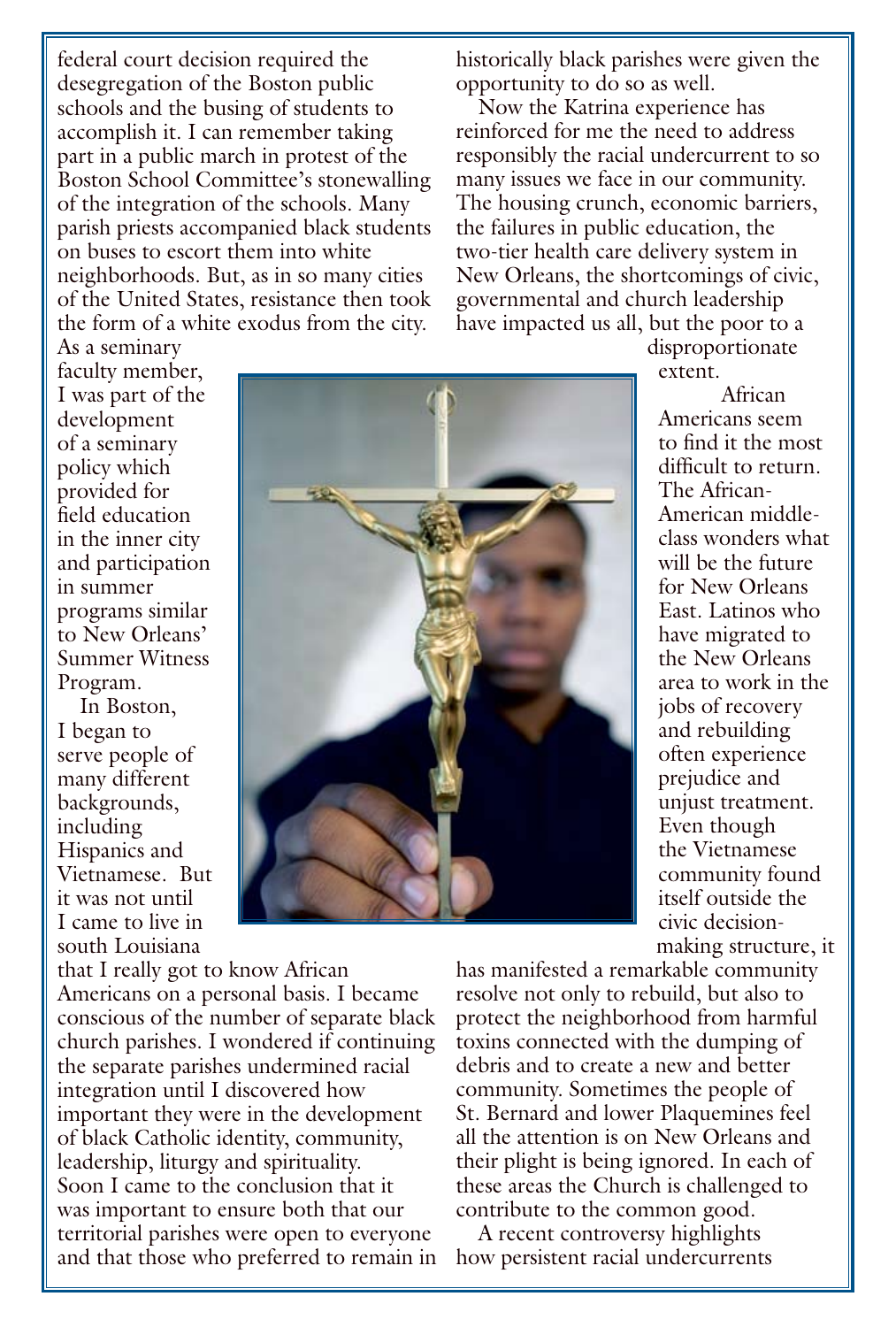can impact human issues. Last March 15, we promulgated our Archdiocesan Pastoral Plan for the seven deaneries most devastated by the flooding. It called for postponing the reopening of twentyfour parishes and schools as well as the closing of six parishes. The announced closing of the parishes was based on the recommendations included in a pastoral report developed in the 1990s, Catholic Life 2000. Those recommendations were rooted in pastoral deficiencies which it was thought would be remedied best by a merger with another parish to provide better pastoral care.

St. Augustine Parish was one of these with few registered parishioners, inadequate religious education and sacramental preparation, limited pastoral services and serious financial struggles. But soon resistance to this decision, including a sit-in, became framed in racial terms because of past Church decisions which had been experienced as unjustly discriminatory. It became important to seek a resolution that would address the pastoral deficiencies, but also would give the parishioners an opportunity to address them responsibly and satisfactorily. It is my hope that the reprieve will allow this to happen. This incident brought home to me that racial wounds from the past are not yet healed.

#### *Defining Racism*

*"Make every effort to preserve the unity which has the Spirit as its origin and peace as its binding force." (Eph 4:3)*

I have always been uneasy about using the term racism. It has an emotionally charged meaning for many people. The Church, however, is not hesitant to define racism as both a personal sin and a social disorder rooted in the belief that one race is superior to another. Hence, it involves not only individual prejudice but also the use of religious, social, political, economic or historical power to keep one race privileged. The teaching of the Second Vatican Council, echoed in "The

Catechism of the Catholic Church," has made clear that "every form of social or cultural discrimination of fundamental personal rights on the grounds of sex, race, color, social conditions, language or religion must be curbed and eradicated as incompatible with God's design."1

We need to recognize that racism can be both personal and institutional. It is personal when it is expressed in attitudes or convictions that lead to racial slurs or the depreciation of the value and the gifts of those of another race or culture either in word or in behavior (cf. Jas 3:1-12). It can exist even within one race when shades of color lead to unjust discrimination.

It is institutional when the organizations in which we live foster attitudes or practices that lead to unjust discrimination (cf. 1 Cor 12:12-26). Institutional racism exists in our broader society in economic and political life, our educational systems, and our housing or living patterns.

It may be evident in the difficulty experienced by one race in seeking equal economic opportunity, leading to significant gaps in income and wealth. It may be manifested in the difficulties some experience in moving into certain urban or suburban neighborhoods, or in trying to join some clubs or organizations. Those who violate the law often experience significant disparities in sentencing related to race, especially when it comes to the imposition of the death penalty.

Institutional racism is also experienced in the Church. While the Church as the Body of Christ is holy in her Divine Head, the Church in her members can and do sin (cf. 1 Jn 1:8). When members, whether in leadership or not, treat other racial or cultural expressions as inferior or unwelcome, they contribute to an institutional form of racism within the Church – for which we must continually repent and ask forgiveness (cf. 1 Jn 1:9- 10).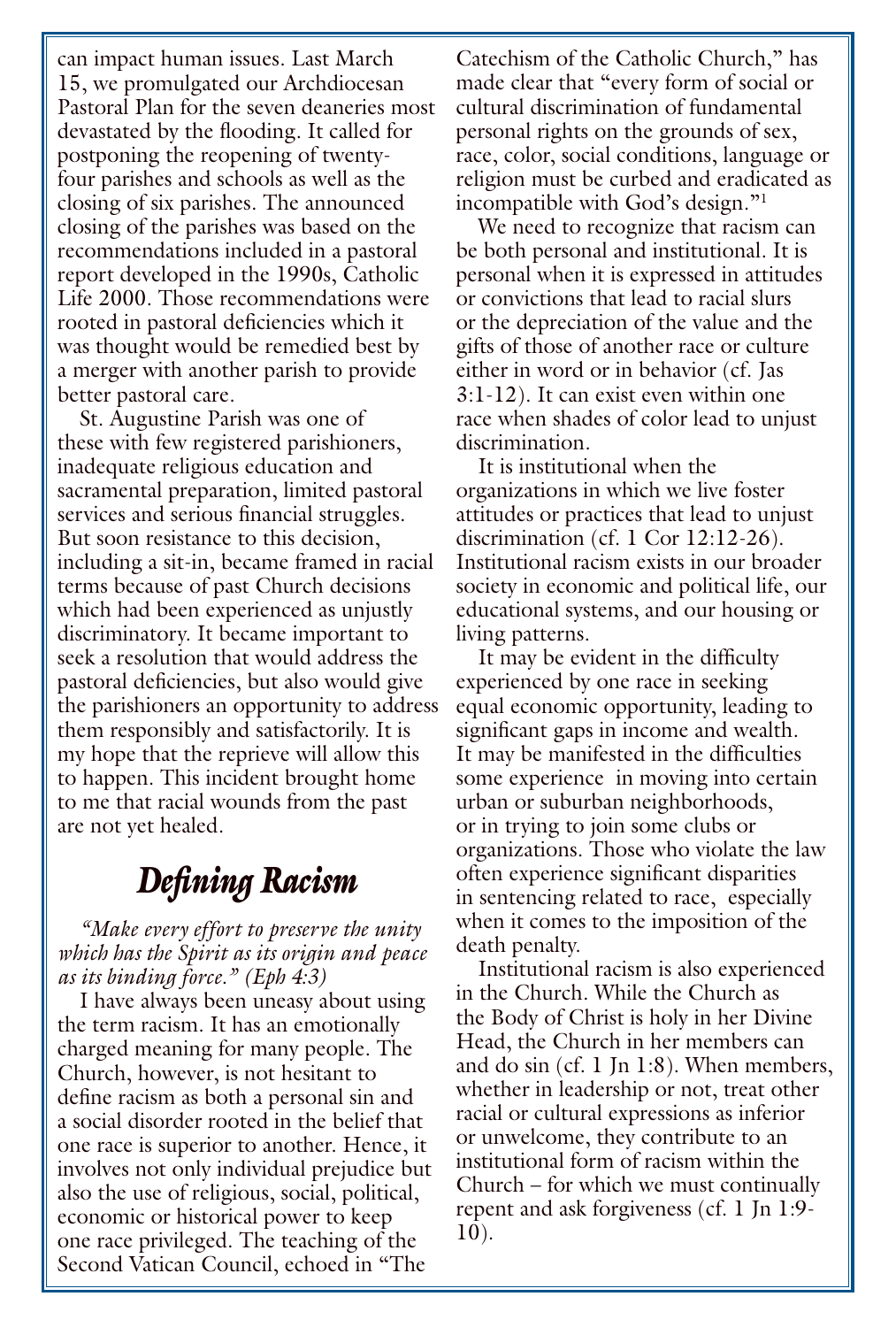#### *The Church's Teaching*

*"The grace of the Lord Jesus Christ, and the love of God, and the fellowship of the Holy Spirit be with you all!" (2 Cor 13:13)*

As Christians, we need to remind ourselves that the fundamental mystery of faith God has revealed to us is his own Trinitarian life. There is one God but three Persons. Each Divine Person is distinct and has a distinctive relationship with each of the other Divine Persons. Yet the Divine Persons are one in nature and in dignity. Father, Son and Holy Spirit, bound together in a communion of divine love, act in unity with one another. This communion of Divine Persons with distinctiveness in personal identity and relationships, yet equality in nature and dignity, forms the foundation for the plan that God had in mind in creating human beings.

God in his original plan created men and women, distinct in persons and relationships, yet one in nature and dignity. Our original parents were to found a human race that would live in harmony in response to the Father's loving desire and will for them (Gn 1:28- 30).

But something went unmistakably wrong at the beginning. The refusal of our first parents to respond to what God was asking of them plunged the whole human race into resistance to God's loving plan (Gn 3:1-24). This original sin led to a state of alienation of peoples, languages, and cultures from God and from one another (Gn 11:1-9). All subsequent generations were born into this state. Original sin, then, has cast our minds into darkness, weakened our wills, and divided our hearts.

In response to this tragic situation, the Son of God accepted the Father's mission of becoming man, to live in our midst, suffer, die and rise (cf. Jn 1:1-18). In fulfilling this, he freed us from the guilt of original sin, but did not remove all the effects of original sin. It is now ours to accept the grace of redemption,

and in cooperation with God, to reverse the power of the continuing impact of original sin (cf. Rom 8:1-13). In Christ Jesus, the Father has welcomed us back and adopted us as sons and daughters, brothers and sisters of the Lord and of one another. Redemption has restored the original dignity granted in God's creation and enhanced it immeasurably. The redemptive gift of the Holy Spirit, then, urges us to love one another as Christ has loved us.

As members of his Church, we claim to be disciples of Jesus Christ. We are enabled by sacramental grace "to exercise the mission which God has entrusted to the Church to fulfill in the world."2 Consequently, we are to participate in God's plan so that the Church may be experienced as the universal sacrament of salvation. As a Eucharistic Church, we are called to reflect in our lives his universal redemptive love by accepting his urgent call to communion with him and one another in him.3 The Eucharist challenges us to live what we proclaim. (cf. 1 John 3:1-24).

The most significant body of Church teaching on racial justice has built on the teaching of the Second Vatican Council. In 1979, the Catholic Bishops of the United States, thanks to the leadership of Bishop Joseph Francis,<sup>4</sup> issued a pastoral letter, "Brothers and Sisters to Us." The bishops stated, "Racism is the sin that says some human beings are inherently superior and others essentially inferior because of race."5 In 1988, the Holy See released "The Church and Racism," which restated the 1965 U.N. Convention declaration, "Any doctrine of superiority based on differences between races is scientifically false, morally condemnable and socially unjust and dangerous."6 Both the "Catechism of the Catholic Church" and "The Compendium of the Social Doctrine of the Church" present the same teaching.<sup>7</sup> The Louisiana Catholic bishops, in a 1997 statement, declared, "Racism is the theory or practice which assumes that one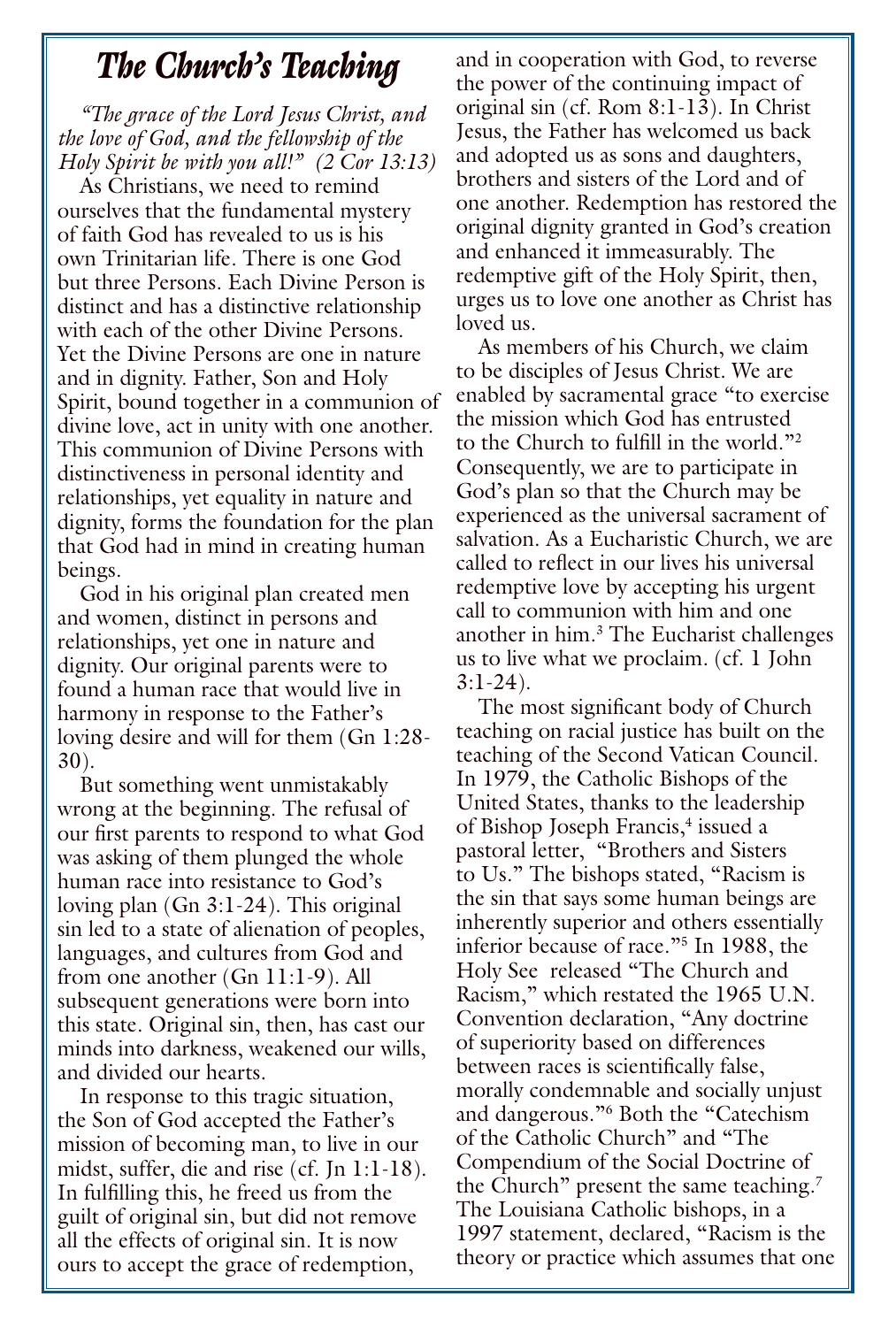race or ethnic stock is superior to another. It denies the equal dignity of all members of the human family."8 Despite this teaching, significant challenges remain for us to address in our time.

# *Our Nation's "Original Social Sin"*

The founders of our nation were unable to come to agreement with regard to the issue of slavery. Hence, the Constitution failed to address it and our nation was born into what some have called America's "original sin of racism." Slavery became a focal point of political debate in 1818 when Missouri made application for admission to the Union. The debate raged for the next forty years. The election of Abraham Lincoln as President marked a significant turning point. Unfortunately, the tensions eventually spilled over into a violent war

that almost tore our nation permanently apart. In January 1863,9 President Lincoln promulgated the Emancipation Proclamation that freed the slaves in the areas still under Confederate control. In 1864,

Congress passed the 13th amendment to the Constitution, legally abolishing slavery. The amendment was ratified the following year. The Northern victory in the Civil War preserved the nation, but did not resolve the painful struggles that were yet necessary to realize what the Emancipation Proclamation and the 13th amendment to the Constitution guaranteed.

Although freedom had been won in principle, a new phenomenon of institutionalized racial segregation took over. It was established by law in the South. It existed in housing, educational and economic patterns throughout the country. Not until the 1960s did the civil rights movement gain momentum. Dr. Martin Luther King Jr. provided the heroic leadership (along with other courageous citizens of all races) that led to the development of legislation and judicial decisions that finally secured the "legal" rights of those who had been deprived of them because of the color of their skin.

## *Continuing Disharmony*

*"What happens is that I do, not the good I will to do, but the evil I do not intend." (Rom 7:19)*

Unfortunately, today as in the past, we in the Church have been slow to



appreciate the full depth and breadth of the meaning of Divine Revelation that each human person is made in the image and likeness of God. Christ, through His cross, has granted us the grace to live a new life in Him. Racial

and cultural differences are no longer to be causes of division (Gal 3:26-28).

In "Brothers and Sisters to Us," the bishops tried to draw attention to the relationship between racial and economic justice. This description seems to be particularly apt for today: "In an era characterized by limited resources, restricted job markets and dwindling revenues, the poor and racial minorities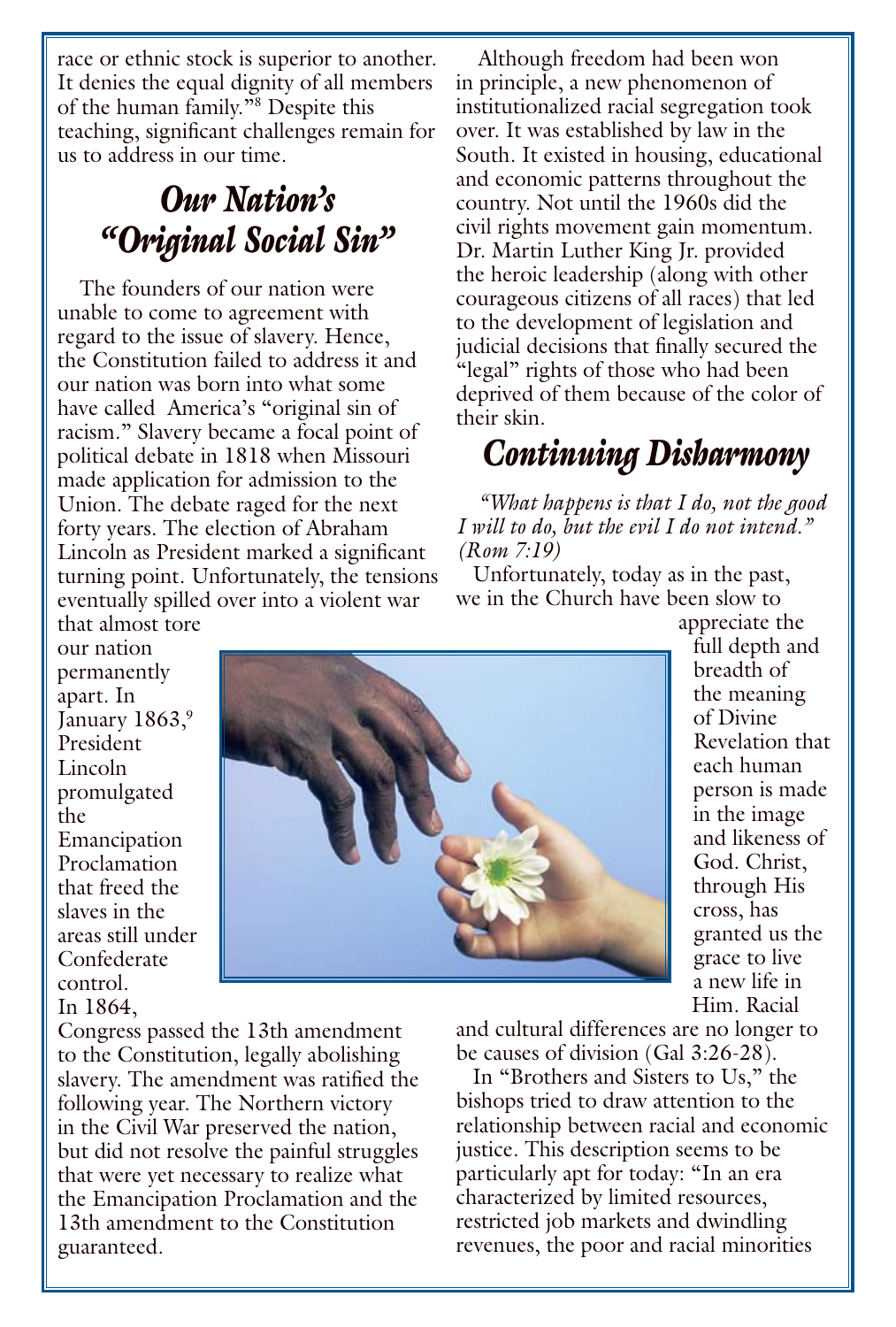are often asked to bear the heaviest burden of these economic pressures . . . Crude and blatant expressions of racist sentiment . . . are manifest in the tendency to stereotype and marginalize whole segments of the population whose presence is perceived as a threat. It is manifest also in the indifference that replaces open hatred. The minority poor are seen as the dross of a postindustrial society – without skills, without motivation, without incentive. They are expendable."<sup>10</sup>

The Church's response to this unjust situation has been uneven and often halfhearted. First, the official teaching is not widely known. Secondly, many Church leaders and many of the faithful have not given it a high priority.<sup>11</sup> Moreover, as communities moved from historical segregation in territorial church parishes, white flight has created segregation in many other places. Persistent challenges regarding community life, public education, economics, drugs and violence have been labeled "their problem, not ours." Both members of the Church and the wider community have failed too frequently to help the man going down from Jerusalem to Jericho who fell prey to robbers. (Lk 10:30)

As we continue to work toward racial justice today, it is important to understand what is recognized as "white privilege." Those with lighter skin color have certain advantages, privileges and benefits that persons of darker color do not enjoy. (In Louisiana, 36 percent of African-American families live in poverty, compared to 11 percent of whites.) People of color have certain systemic disadvantages, burdens and stigmas that they have to overcome. From a white perspective, everything is normal because white people often do not see the advantages that are inherent simply in being born into society with physical characteristics valued by that society. Such privilege shows up, however, in current everyday occurrences. In stores and restaurants, preferred treatment is at times given to some, while others are delayed or denied the same equal service.

As members of a privileged race, we may not have espoused a conviction that our race was better than other races, but we probably have accepted uncritically the privileges attached to our race no matter how this has impacted others. Anyone who has accepted social privilege at the expense of people of another race is complicit in the fostering of attitudes and behavior that unfortunately can feed racial disharmony.

#### *Our Archdiocesan Heritage*

*"Praised be the God and Father of our Lord Jesus Christ who has bestowed on us in Christ every spiritual blessing in the heavens." (Eph 1:3)*

As we consider how we might foster racial harmony in the Archdiocese in the future,

might we draw some positive lessons from our past? New Orleans has been a multi-racial and multi-cultural community for almost three centuries. Peoples from diverse lands have enriched the life and history of the city and surrounding area. In 1727, the Ursuline Sisters welcomed in their school children of different races and religious backgrounds. Our Cathedral records show that in 1803 there were parishioners from France, Spain, England, Scotland, Ireland, the Canary Islands, Cuba, Germany, Italy, Switzerland, Belgium, Greece, Sardinia, Denmark, Bohemia, Santo Domingo, Mexico, Canada, Martinique, Majorca, Spain, Morocco, Puerto Rico and Cartagena in the Indies. In 1800, 69 percent of the children baptized were of African descent. Their parents came from Barbara, Chamba, Congo, Gambia, Fon, Guinea, Ibo, Mandingo, Mina and the Senegal nations.12 The church parish was never free from cultural tensions. But a deeper reality still bound people together in their Catholic faith.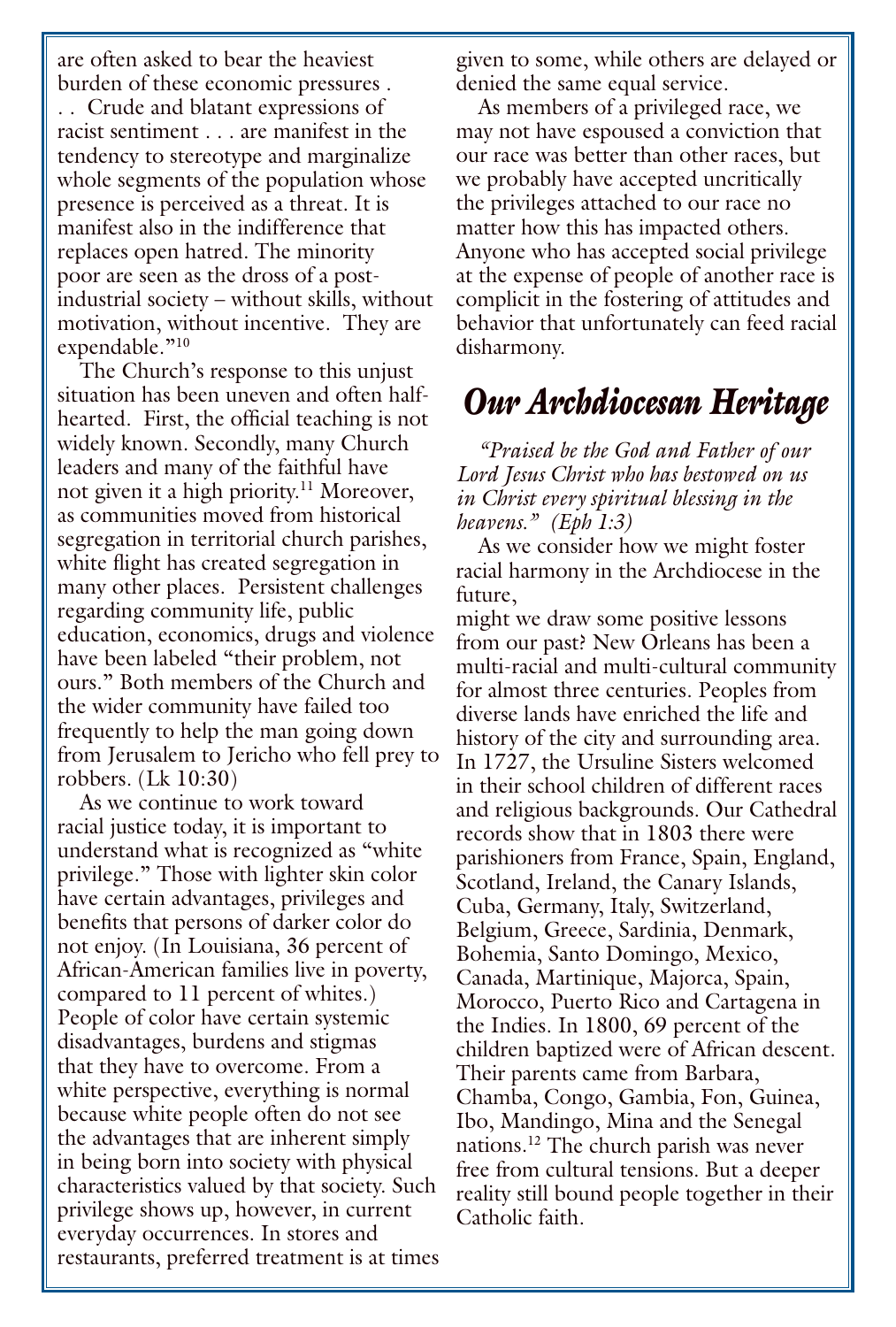## *The Witness of Henriette Delille*

Henriette Delille, born a free woman of color in 1813, grew up in a New Orleans family. Her mother, sister, grandmother, great grandmother and great, great grandmother were an integral part of the society wherein some women of African descent, both enslaved and free, were expected to enter into liaisons with white men. Some of them were brief; some were more lasting. At 22 years of age, Henriette experienced a profound conversion. She sensed that God was calling her to make a gift of herself to educate slaves deprived of the opportunity for education by virtue of the law of the time. She gathered around her like-minded free womenof color and established a school, first in Faubourg Treme and then on the present site of the Bourbon Orleans Hotel. She then formed a religious community, ultimately to be called the Sisters of the Holy Family, who still grace us today in the Archdiocese and beyond. She simply wanted to ensure that all children were included in God's family. She died in November 1862, two months shy of the promulgation of the Emancipation Proclamation. She never did see the slave children that she educated become free. She was a Catholic for whom personal faith and social concern converged in a truly remarkable way.13 On November 10, 2006, the Congregation for the Causes of Saints issued a decree of juridical validity in the investigation of the life, virtues and reputation of sanctity of Mere Henriette Delille.

## *Some Heroes of New Orleans in the 20th Century*

New Orleans has also known some special heroes in the 20th century. A 30-year-old shoemaker and a member of St. Augustine Parish, Homer Plessy, refused to leave his seat on a New Orleans train in 1892 and set in motion a court battle that made its way to the United States Supreme Court. The Court ruled against Plessy. In 1954, the Court reversed itself in Brown v. Board of Education on the constitutional legitimacy of racial segregation in schools sanctioned by law. In 1953, three years before his Pastoral Letter, "The Morality of Racial Segregation," Archbishop Joseph Rummel wrote "Blessed are the Peacemakers," committing to the desegregation of all Archdiocesan parish activities and organizations. He remained faithful to this commitment and extended it to Catholic schools in 1956 despite strong opposition from significant members of the lay community and even some priests. During the civil rights movement of the 20th century, Reverend Avery Alexander accepted arrest and even maltreatment in an effort to integrate the cafeteria facilities at City Hall. He also exercised strong leadership in the organizing of low-income hotel workers.

Attorney A.P. Tureaud can be properly called the dean of New Orleans black civil rights attorneys. A seventh-warder, a friend of St. Augustine High School, President of the New Orleans branch of the NAACP, Grand Knight of Peter Claver, he successfully argued civil rights cases throughout Louisiana.

Congressman Hale Boggs and, after his death, Congresswoman Lindy Boggs broke ranks with the Southern congressional delegation to promote and vote for civil rights legislation. Mayor Moon Landrieu became the first mayor of New Orleans to support civil rights initiatives in a turbulent time in our history and integrated City Hall. The Josephites, Divine Word Missionaries, Blessed Sacrament Sisters, Holy Ghost Fathers and Holy Family Sisters pioneered efforts to pastor and educate those who had been victimized by racial segregation.

Dora Zuniga and Elise Cerniglia worked for over 30 years to help immigrants and refugees secure housing,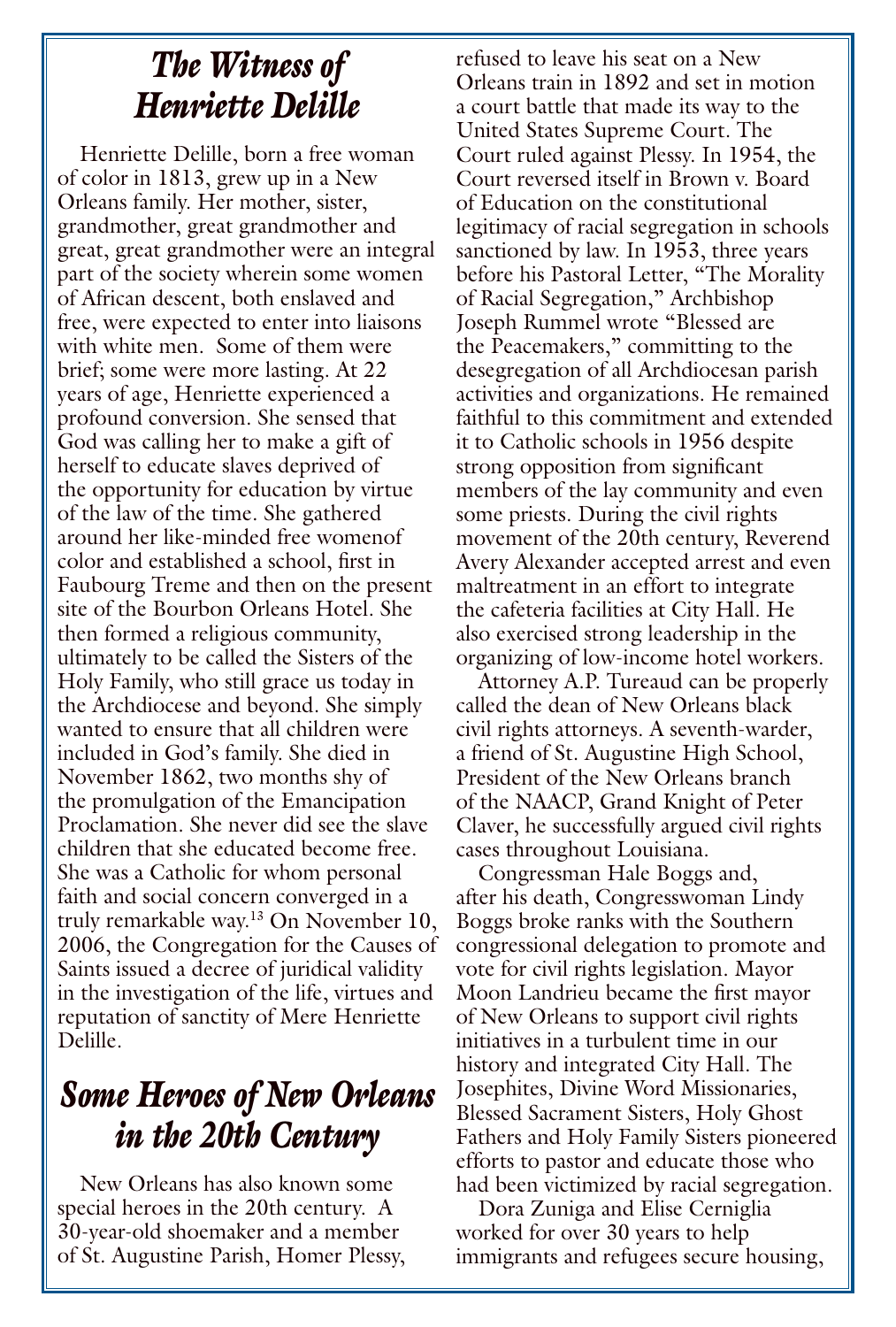employment and education. Oretha Castle Haley opened her house to both blacks and whites. She fostered dialogue and training in her efforts to promote understanding and integration. Monsignor (now Bishop) Dominic Luong came to the support of his fellow Vietnamese who were fishermen. He defended their right to fish in open waters, even in the face of considerable community opposition. Jack Nelson, a prominent white attorney, championed the cause of civil rights by filing numerous lawsuits that challenged laws which perpetuated racial segregation. Post-Katrina, Dr. Norman Francis has exercised leadership in the recovery efforts as chair of the Louisiana Recovery Authority and president of Xavier University. Father Vien Nguyen has inspired the recovery of the Vietnamese community. Father José Lavastida joined other priests in offering heroic pastoral care to the sick at Louis Armstrong Airport in the height of the evacuation. Father Danilo Digal and Ms. Doris Voitier have pioneered parochial and public school recovery in St. Bernard Parish for all citizens. Father Gerard Stapleton has inspired the community of south Plaquemines to regroup across racial lines at St. Patrick Church in Port Sulphur. Thanks be to God for these and so many

other heroes in our midst.

# *Social Justice Response by the Archdiocese*

 Our local Church has had a rich history of social outreach to minorities and the poor. Both religious communities and the Archdiocese have established Catholic schools that have provided the education so important for breaking the cycle of poverty for the poor. St. Katharine Drexel was personally responsible for establishing 40 schools for African Americans in south Louisiana, including Xavier University. Archbishop Hannan began the Social and Hispanic Apostolates to address some of the systemic ways in which poverty trapped the poor, especially African and Latin Americans. He supported a number of civil rights efforts on the local scene. He welcomed refugees from Vietnam into the Archdiocese after the fall of Saigon. During Archbishop Hannan's tenure, Bishop Perry became the first African-American auxiliary bishop in the South. Bishop Carmon now fulfills that role and serves people of all races in an exemplary fashion. Catholic Charities has consistently reached out to offer programs of relief and self-help to people from all racial and ethnic groups.

#### **Our schools were open to everyone, whether previously in Catholic schools or not.**

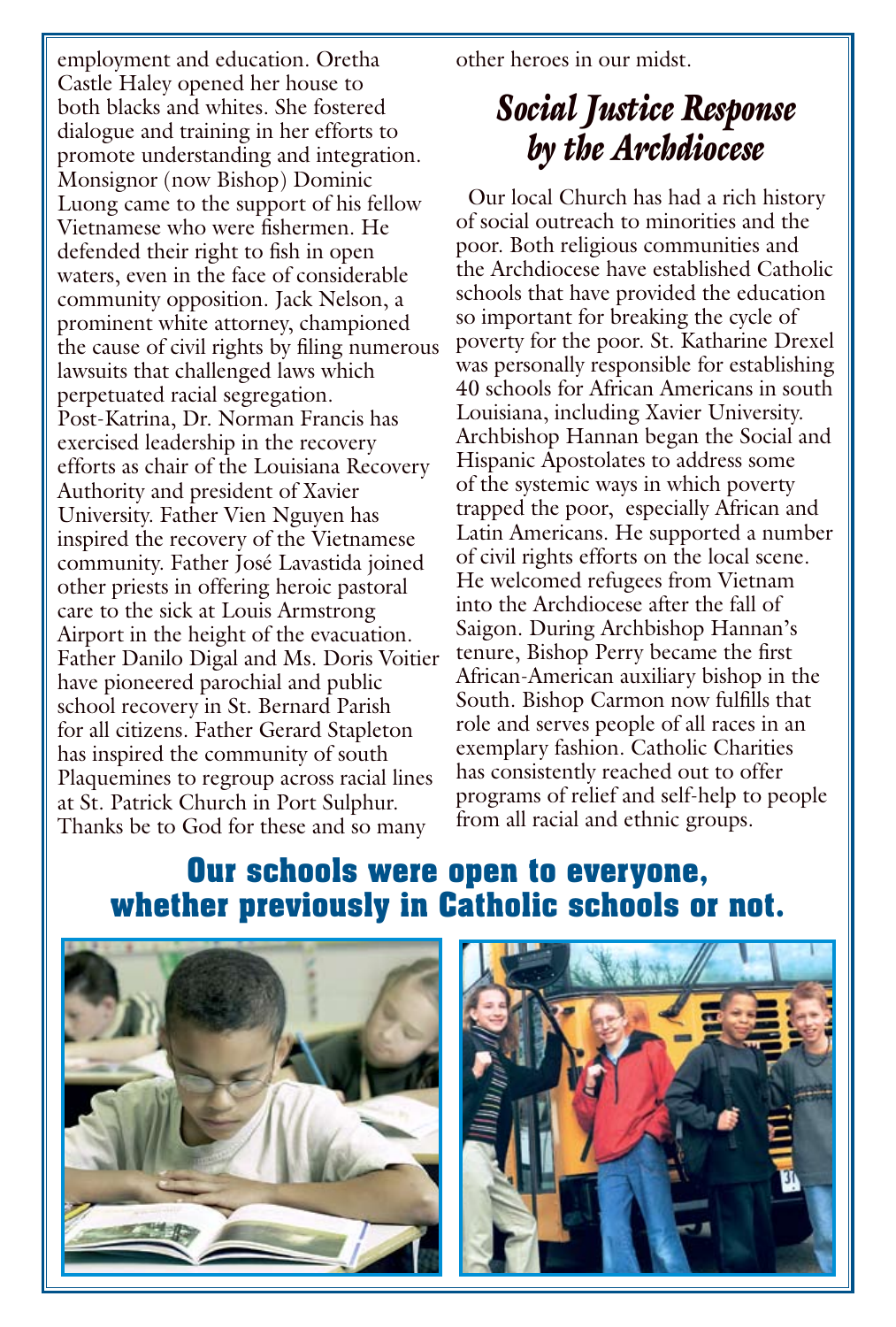The Catholic Campaign for Human Development has assisted low-income communities to learn how to address crime, drugs and employment issues. Christopher Homes has offered housing with dignity across racial lines for seniors who are in need. The Catholic and civic black leadership in this Archdiocese is largely composed of graduates of our Catholic schools. Archbishop Schulte insisted that inner-city Catholic schools remain open and offer the opportunity for quality academic and religious education to children who might otherwise be trapped in failing schools. Bishop Morin first came to New Orleans to participate in the Summer Witness program and has continued to promote racial cooperation in both Church and the wider community.

Post-Katrina, Father William Maestri, the Archdiocesan School office, Catholic school administrators and teachers have spearheaded the return of education to Orleans Parish. Our schools were open to everyone, whether previously in Catholic schools or not. Catholic Charities was responsible, through the Second Harvest Food Bank, for the distribution of almost 40 million pounds of food to the hungry in the first four months of recovery. They have established 12 community centers strategically located to serve the most vulnerable with the basic necessities for survival. They have provided for volunteer cleaning and gutting of over 1,000 homes of the poor, for basic healthcare for over 3,000, and for personal outreach to over 700,000 people to help them access available services. Christopher Homes has returned over 1,300 seniors to their apartments. The Providence Community Housing Coalition has brought together Anglo, African, Latin and Asian American expertise in the planned development of an initiative for mixed-income, interracial and multi-ethnic housing for 7,000 families.

## *The Need of the Church – and of Us as Members – to Respond in this 21st Century*

*"Once you know all these things, blest will you be if you put them into practice." (Jn 13:17)*

The action plan proposed later in this pastoral outlines a strategy for moving forward as a Church and as a post-Katrina community. It is important for us to take concrete initiatives in order to make up for abuses or disadvantages in the past. We should never, of course, promote unqualified people to assume positions they cannot handle. We should, however, spread the net wide when we are looking for the best qualified people to lead and serve. Compensating for the past by increasing opportunities in the present is just.

It is also important, as we move forward, to clarify that racism is not the same as fear, although fear can feed racism. As human beings, we have a natural anxiety and sometimes fear of people with different cultures or language. We may fear violence. We may fear economic loss. Fear in itself is not the equivalent of racism. The way in which we handle our fears can, however, lead us either to overcome them or to succumb to behavior that contributes to racial disharmony.

One of the phenomena of the recent past which we need to look at very realistically is the significance of white exodus from the inner city and the toleration of poverty resulting in inferior schools, housing and healthcare for those who are racially and culturally different. Today, post-Katrina, African-American children and their parents seem to experience more difficulty in returning to the area. We also need to acknowledge that in rural and suburban areas racial and ethnic tensions exist as well. Sometimes it is very difficult to mobilize us Catholics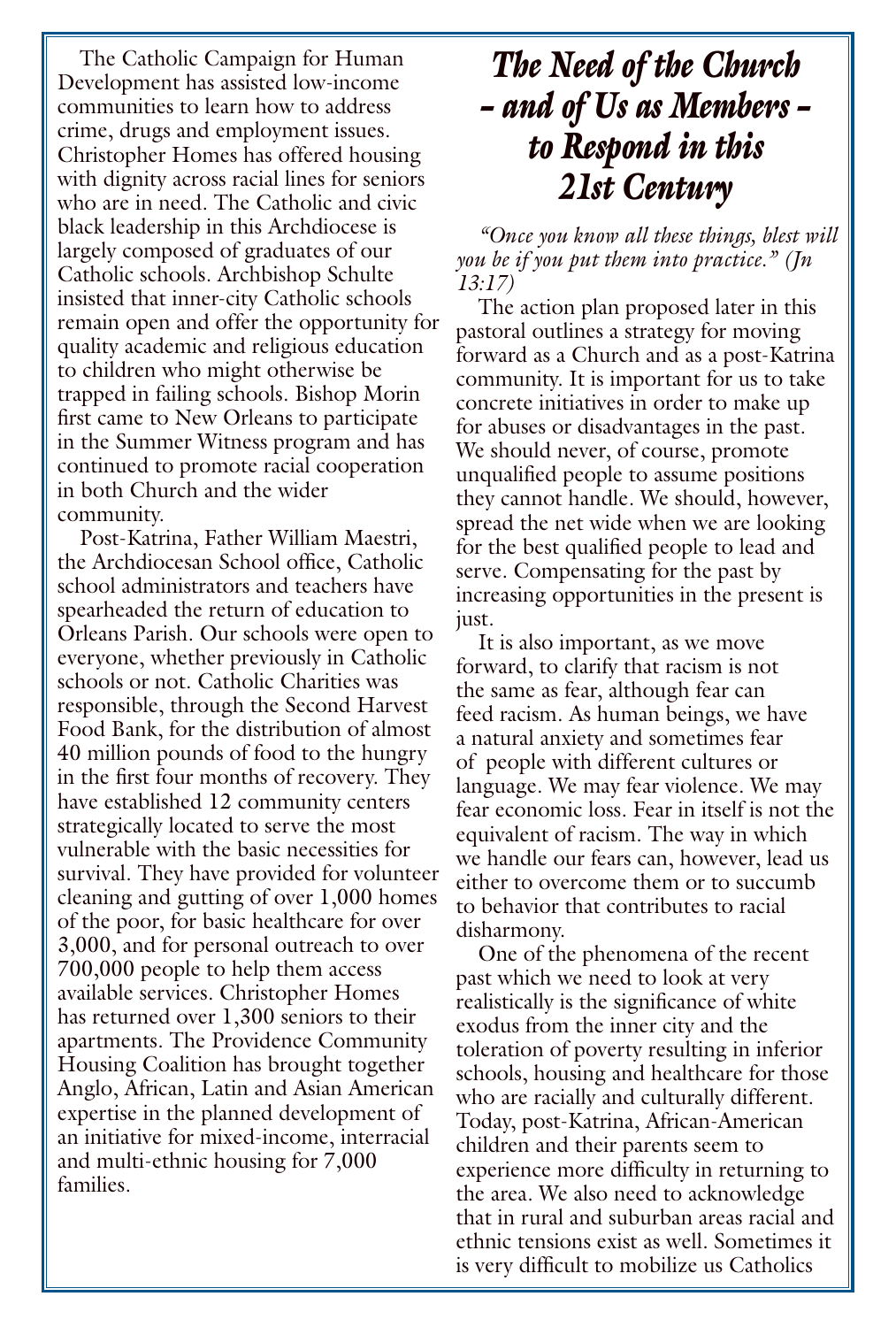to recognize and respond to our social responsibility for addressing the plight of these families and children. We have to take seriously the need for improved schools, just wages, affordable housing and accessible health care. We also need to encourage and find ways to support responsible marriages, good parenting and wholesome family life. Racial disharmony can be reinforced by human apathy.

A new challenge before us is the need for immigration reform. In the wake of the September 11, 2001, attacks, our nation has given a high priority to national security. This has led to some unacceptably inhumane immigration policies and practices. Every country has a responsibility to defend its citizens, to protect its borders and to develop responsible control over immigration. But policies which penalize legitimate refugees or workers needed in our country or prevent the reunification of spouses and families are not responsible. We cannot tolerate a political stalemate for partisan purposes. We need a thorough review of our immigration laws.

Some would suggest that it is important to address racial disharmony solely out of self-interest. In effect, those who experience privilege are negatively impacted just as much as those less privileged. But, our Church has a loftier call. We have the unique role of lifting up the truth. Working for racial and cultural harmony is imperative, if we are to live the Gospel message of Jesus Christ (1 Jn  $2:8-11$ ).

This is also the time for us to deepen our rich history of a Jewish-Catholic partnership in this Archdiocese and to recommit ourselves to resist all expressions of anti-Semitism in our community. Moreover, our efforts to address racial justice today should also have a significant impact on the way we, in this age of increased terrorism, address ethnic and religious prejudice against Muslims.

#### *Repentance, Forgiveness and Healing*

*"Forgive us our trespasses as we forgive those who trespass against us." (Mt 6:12)*

I want to express an apology for the way in which I or other members of the Church have acted or failed to act. I want to acknowledge the past in truth, seek forgiveness and recommit myself and our Church in New Orleans to realizing the Gospel message in our relations with one another.

Repentance is truly Christian only if there is a resolve to examine our conscience and behavior and then to act differently in the future. Obviously, this involves the commitment to refrain from words and actions that perpetuate disharmony. It should include a commitment to work actively to counteract disharmony and racism wherever they may exist.

For racial harmony to prevail, it will also be important that those who have experienced personal or systemic hurt move to forgiveness and the healing of past memories. Hurt engenders anger. It is the way in which we handle that anger that is critical. Pope John Paul II provided rich teaching about the grace of people who have been victimized in the past moving beyond resentment to a mature addressing of the evil and eventually to a forgiveness of those who have hurt them.14

Many of the memories that motivate us are subconscious. Hence, it is important that we surface these, lift them to God and ask for his healing grace. Christ has showed us that the saving way to move from victimhood to victory is through forgiveness.

I am going to prepare a public opportunity at St. Louis Cathedral to ritualize our desire to accept the Lord's commission that we be instruments of repentance, reconciliation, justice, forgiveness and healing. Some of us need repentance because we know not what we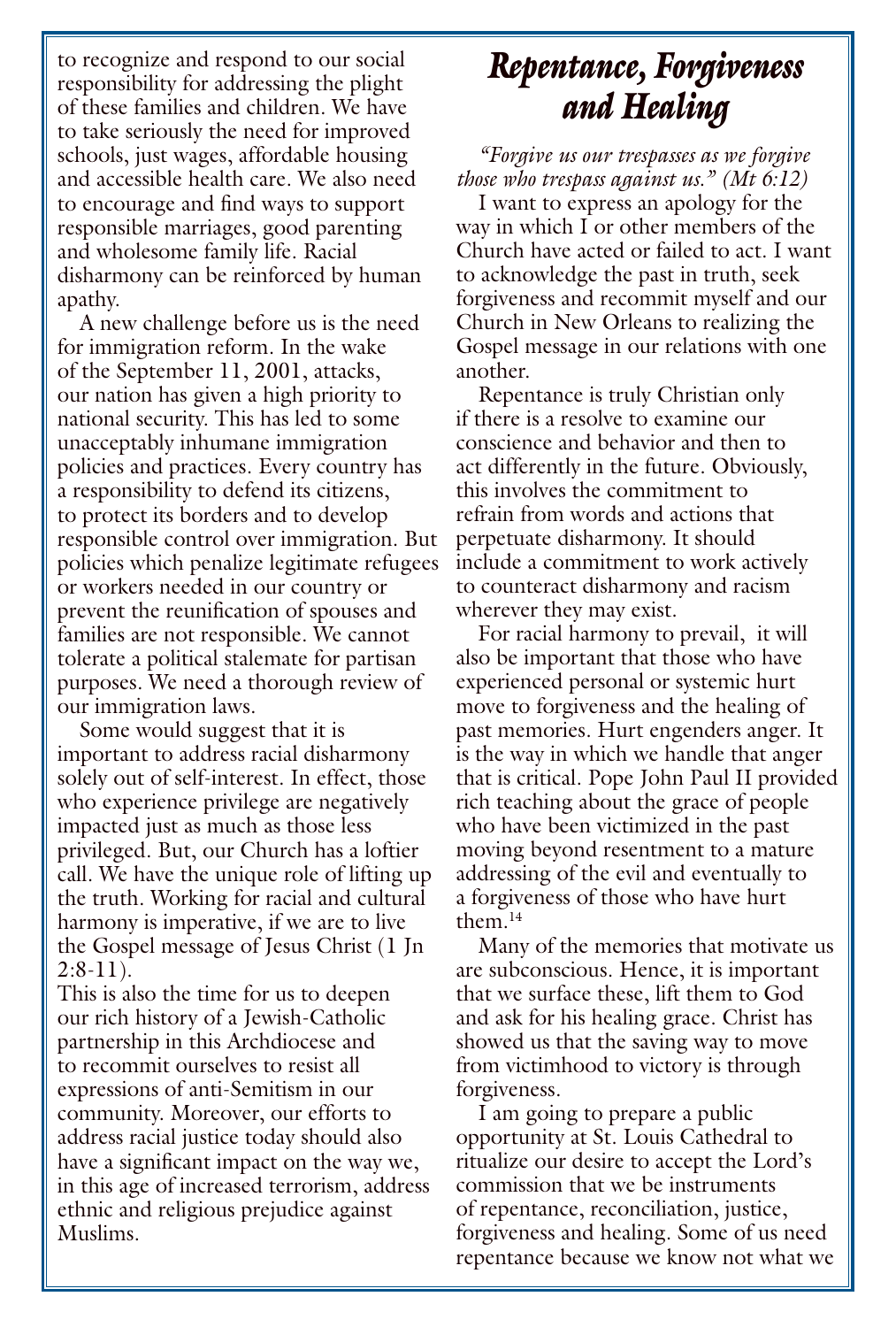do. Some of us need to grant forgiveness in order to be freed of resentment. All of us need to embrace Christ's call to be sons and daughters of the Father, brothers and sisters to one another.

Since beginning the consultative process in the development of this pastoral letter, unfortunate incidents both pre- and post-Katrina in our Archdiocese

buildings. In the Gospel, the disciples experienced a life-threatening storm on the Sea of Galilee. Jesus remained asleep in the back of the boat. The disciples awakened him in their alarm and panic. Jesus rebuked the wind and calmed the water with the winds: "Quiet. Be still." Some Fathers of the Church and

spiritual writers have speculated that the boat, probably

have reinforced the realization that we still have much work to do to realize the racial harmony in which God wants us to live. I am hopeful of meeting with other religious, elected and civic leaders to address how we together can form one body, one spirit of hope in our community. When Pope John Paul II met with



Simon Peter's, could be interpreted as a symbol of St. Peter's barque, the Church. The storm is expressive of turbulence in the life of the Church. The sleeping Christ reminds us that, in times of trial, God seems to be distant or asleep. Only after the winds die down and the waters are

African-American Catholics at Xavier University in his September 1987 visit, he declared, "There is no white Church. There is no black Church. There is only the one Church of Jesus Christ."It is important for us to be able to say: there is only one community in our new New Orleans.

#### *Embracing All Peoples*

When the levees breached, and metropolitan New Orleans was inundated with devastating floods, boats of every kind became life boats for people stranded at their homes, churches or public

calmed do we recognize that God was always faithful.

God's people have often turned to music in time of turbulence to express what they were experiencing. Moses did at the Red Sea. David did in his struggles. The Lord did as he and his disciples wended their way from the Last Supper to the Garden of Gethsemane. New Orleans is renowned the world over for music, especially jazz. A significant element of that music is harmony. Harmony presumes difference, since it is possible only when different notes are sounded simultaneously in a manner attractive to the ear. Harmony, therefore, embodies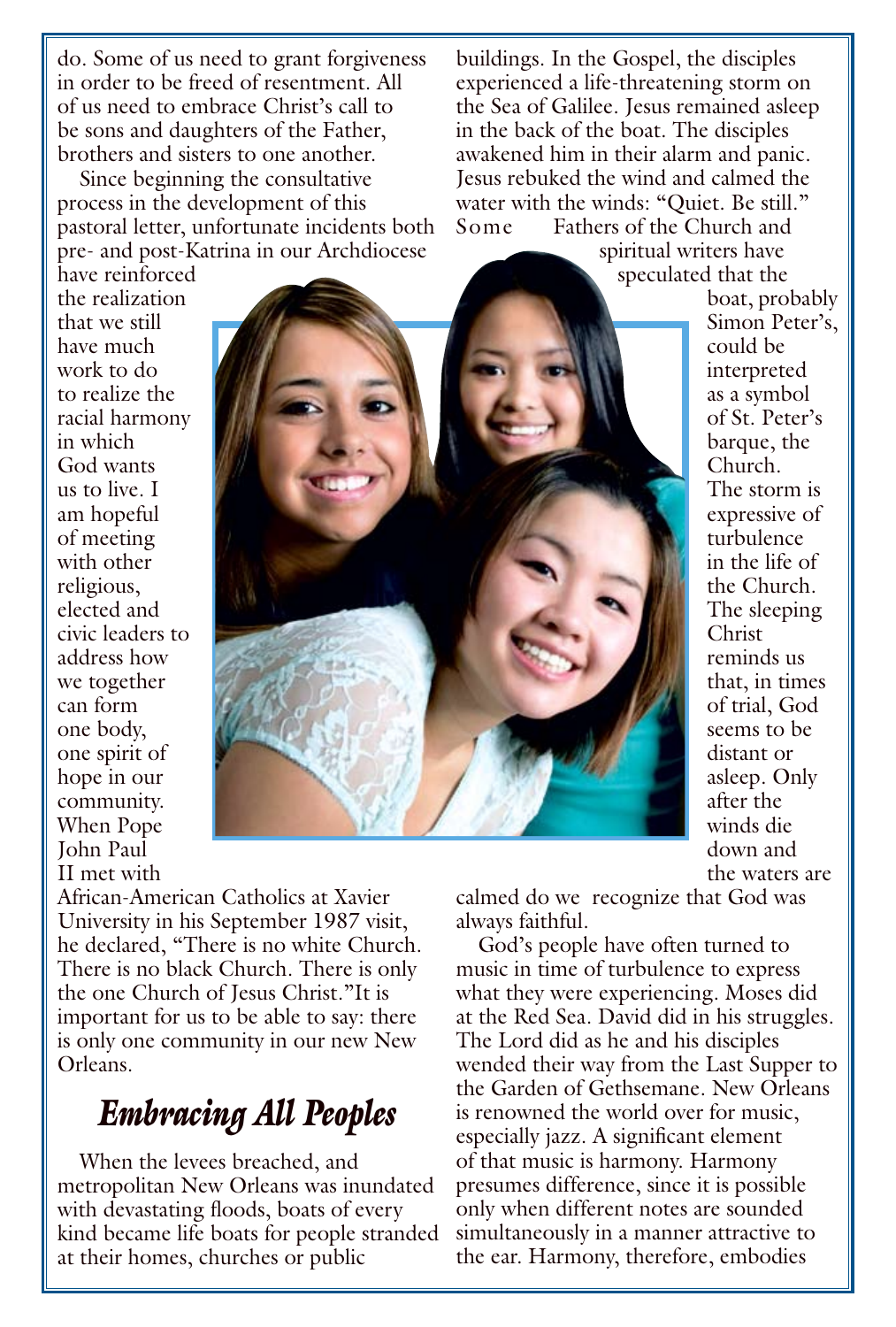a richness that is realizable only through the cooperative expression of differences. Cannot, then, the music of New Orleans serve as a powerful symbol of the beauty that is possible when diversity is allowed to flourish in a community that welcomes, values, nurtures and celebrates the gifts and differences of people from all racial and ethnic backgrounds? How wonderful it would be if all the churches that once had segregated areas for worship could truly become vibrant, multi-racial, multicultural communities of faith. What a grace it would be if we could find better ways to share and benefit by the rich and varied cultural gifts, traditions and expressions in spiritual, liturgical and pastoral life.

If Katrina should enable us to develop public schools which truly teach the mind and form children in virtue; if Katrina should make it possible for us to provide health care for all our citizens including the most vulnerable; if Katrina should goad us into truly working together for flood protection, public transportation, economic development and housing communities which are mixed-income, interracial and culturally uplifting; if Katrina should give rise to more citizens and public officials who truly want to serve the common good, then God will have enabled us to transform tragedy into victory.

I pray that we might, as a Church and a community, become a place welcoming to linguistically, racially and culturally diverse people, a place of beauty, a place of safety, a place of peace, a place for spiritual enrichment and renewal. God grant us the grace, the wisdom and the courage to realize this vision.

# *Pastoral Plan of Action*

In order to ensure that the Church's teaching, contained in this pastoral letter, permeates ever more fully our thinking and our lives, I present the following

plan of action for our Archdiocesan administration, parishes, schools and ministries:

## *Commitments of the Archdiocese*

1. That the Archdiocesan Office of Worship, in collaboration with the Office for Black

Catholics, the Hispanic Apostolate and the Asian leadership, plan a commissioning service to dedicate ourselves to the formation of a new New Orleans that truly welcomes all as brothers and sisters.

2. That the Office of Worship, in collaboration with the Office of Black Catholics, the Hispanic Apostolate and the Asian leadership, promote liturgies throughout the Archdiocese that reflect the religious and cultural symbols, music and heritage of our many different Catholic people.

3. That Catholic Charities, in consultation with the Office of Continuing Education of the Clergy, the Office of Religious Education, the Office for Black Catholics, the Hispanic Apostolate and the Asian leadership, identify and develop effective programs in racial and cultural education for priests, deacons, archdiocesan and parish staffs, religious, teachers and catechists.

4. That the Archdiocesan Administrative Council, in consultation with the Office of Human Resources, prepare a protocol for recruiting both personnel for leadership/administrative roles as well as volunteers to serve on consulting boards so that the racial and cultural diversity and gifts of our Catholic community can be better represented.

5. That the Finance Office develop an Archdiocesan policy which promotes a more effective consideration and engagement of Black, Hispanic, Asian and Native American

professionals, contractors and vendors, especially in our rebuilding effort. 6. That all Catholic entities refrain from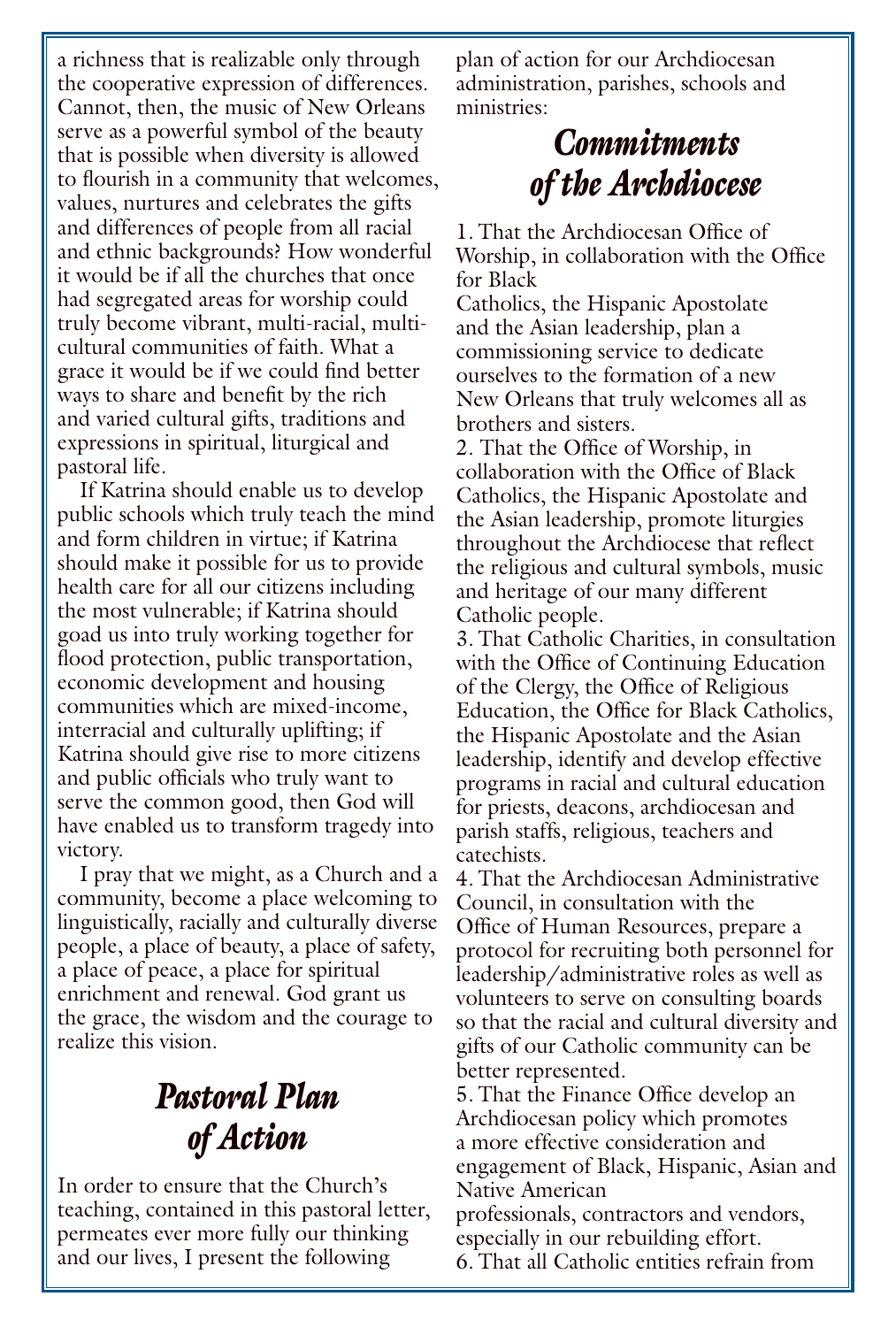holding meetings or events in clubs or establishments which are not open to a racially and culturally diverse membership. 7. That the Archdiocesan Office for Ecumenical and Interfaith Affairs, in consultation with the Office for Black Catholics, the Hispanic Apostolate and the Asian leadership, develop an initiative to promote a collaborative effort of Christian and non-Christian religious congregations to address racial and cultural discrimination.

8. That the Archbishop continue his efforts to advocate with Congress for comprehensive immigration reforms that conform to the principles espoused by the U.S. Catholic Bishops in the pastoral letter, "Strangers No Longer: Together on the Journey of Hope."

9. That the Archbishop propose to the Louisiana Catholic Conference initiatives which promote fair wages, housing and employment practices.

10. That St. Joseph Seminary and Notre Dame Seminary continue to improve their efforts to prepare seminarians for priestly ministry in a multi-racial and multi-cultural Church. Seminarians of the Archdiocese of New Orleans need to study this Pastoral Letter in order to participate in its implementation.

11. That all Archdiocesan entities review and refine, if necessary, policies and procedures to ensure that they are respectful of our multi-cultural and multi-racial parishioners, clients, faculties, students and staff.

12. That the parishes, schools and Catholic Charities make every effort to assist people of varying races and cultures to return to our community.

13. That the newly formed Providence Community Housing Coalition continue to collaborate in the efforts to assist in the development of mixed-income, multiracial housing in our Archdiocese.

14. That the Archdiocesan Family Life Office develop initiatives to assist in the strengthening of marriages and families in the lives of the poor.

assist Archdiocesan offices in developing effective vehicles for promoting this pastoral message and acting on this pastoral plan in parishes, schools and ministries.

# *Initiatives for Quality Education*

1. That the Archdiocesan Office of Catholic Schools, the Office of Religious Education and the Youth Office continue efforts to ensure quality education and to access financial assistance for our schools, parishes and youth programs especially those which offer special services to racially and culturally diverse students. 2. That the pastors and Catholic school administrators take the initiative to increase

diversity in teaching faculty, fostering an appropriate exchange of guest teachers or lecturers and student interaction to help young people experience the richness of our multi-racial Catholic heritage. 3. That the Superintendent of Catholic Schools continue to work closely with the Executive Director of the Louisiana Catholic Conference, state and city officials to find the most effective ways to offer all children a quality education, including advocacy efforts promoting parental choice in education. 4. That the Archdiocesan Superintendent of Schools, Archdiocesan Chief Financial Officer and Development Office work together to ensure that sufficient capital is available in this post-Katrina period to address both major capital needs in the rebuilding effort and equitable salaries in schools largely dependent on Archdiocesan support. 5. That the Archdiocesan School Office

continue to explore ways to encourage adults to serve in tutor/mentor relationships with underprivileged and atrisk students.

15. That an implementation task force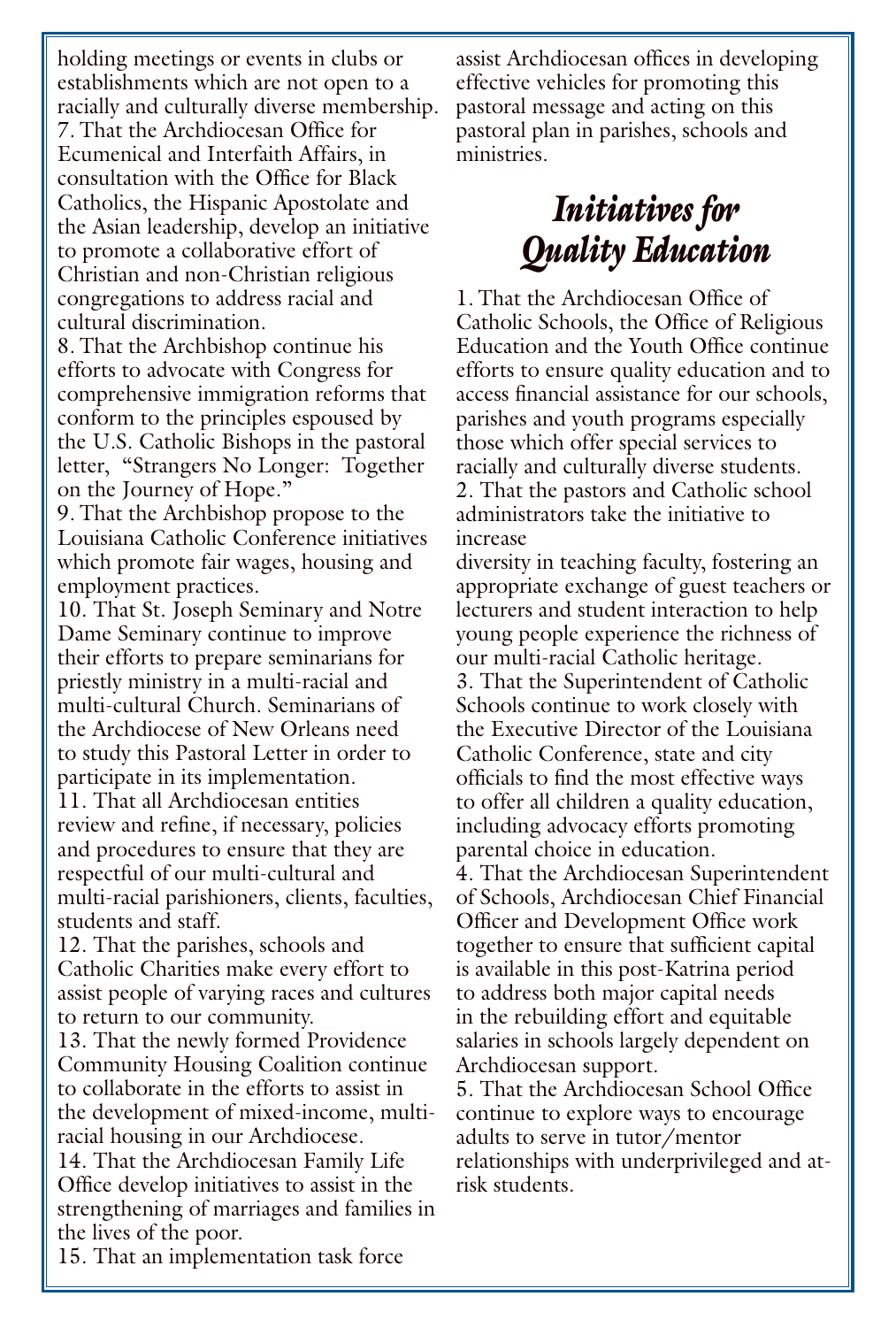#### *Recommendations for Parishes*

1. That pastors and pastoral staffs participate in the Archdiocesan workshops and programs on racial and cultural sensitivity, in order to incorporate into parish life and ministry initiatives that foster racial harmony. 2. That parishes (who are not already engaged) consider twinning or similar programs with another parish of different racial or cultural background in order to promote post-Katrina recovery,

a n d inter-

parochial fellowship including exchange of choirs, prayer groups, service and social justice projects.

3. That parishes explore effective ways to ensure a welcoming hospitality to those who are racially or culturally different. 4. That parishes regularly offer prayers for racial harmony and consider invoking saints such as St. Martin de Porres, St. Katherine Drexel, St. Josephine Bakhita, St. Peter Claver, St. Paul Miki, the Vietnamese Martyrs, Bl. Kateri Tekakwitha and St. Juan Diego. 5. That parishes assist in identifying and nurturing vocations to the priesthood, diaconate and religious life among African, Hispanic, Asian and Native American peoples.

6. That parishes seek ways to collaborate with civic and interfaith groups to

promote racial and social justice. 7. That the Archdiocese continue its efforts to provide appropriately for cultural and racial needs in future decisions to reopen church parishes and schools

# *Recommendations for All Catholics*

1. That each of us ponder the implications of this teaching and enter into the conversion God calls us to experience.

2. That we confront and reject any racial stereotypes, remarks and prejudices.

3. That we consider inviting persons of other races and cultures into our gatherings

and homes. 4.

That we participate in Archdiocesan and parish

efforts to promote

racial and social justice including fair wages, housing and employment. 5. That we refrain from membership in clubs or organizations which are not open to a racially or culturally diverse membership, or that we actively invite as guests and promote as members those currently excluded.

6. That we vote for public officials who are committed to human life, human dignity and racial, cultural and systemic justice.

7. That we support church and community-based initiatives and efforts to correct discriminatory injustices in order to empower and lift up the poor.